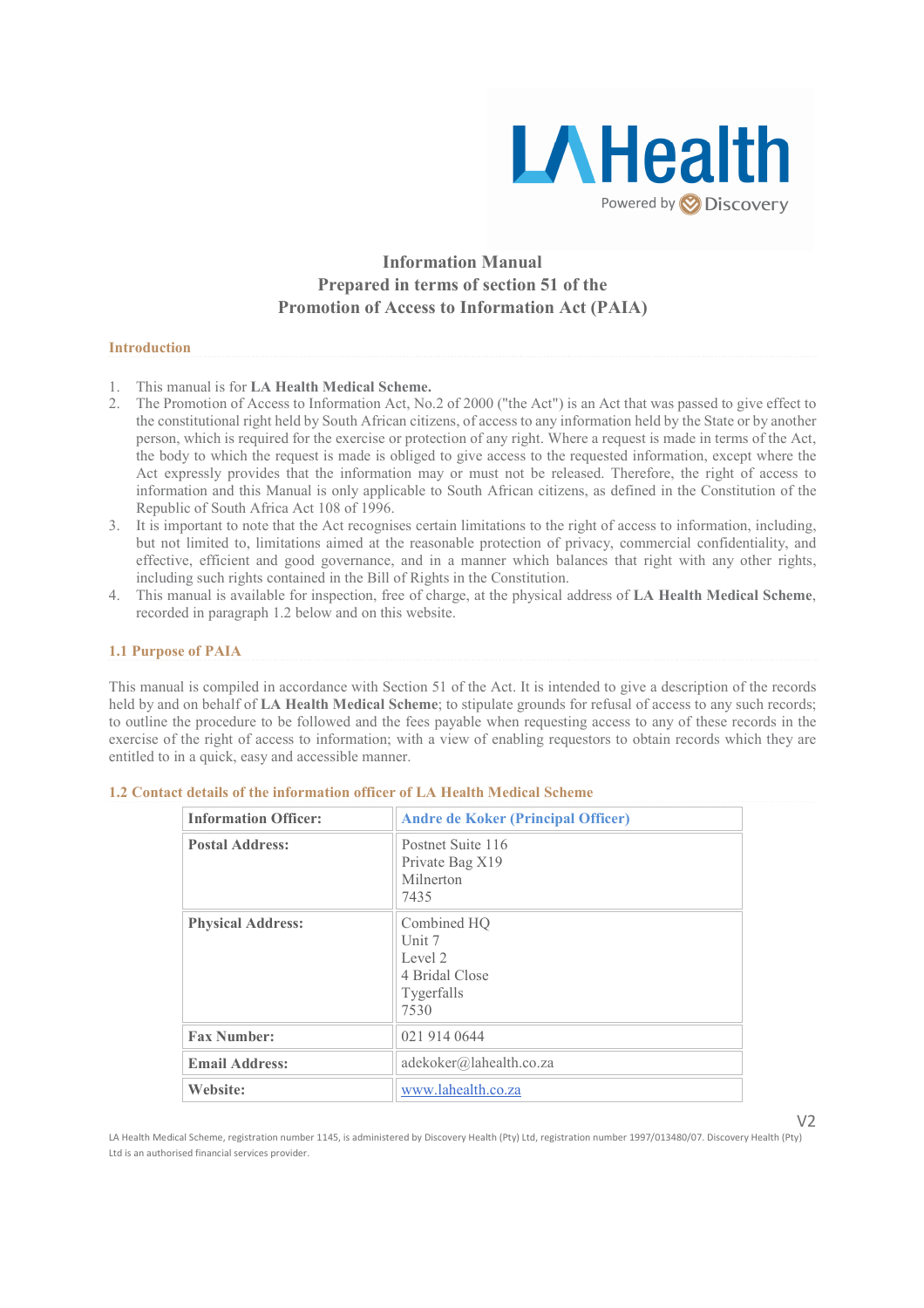

### 1.3 Guide of South African Human Rights Commission

The South African Human Rights Commission is required in terms of the Act to compile a guide in every official language, containing information as may reasonably be required by a person who wishes to exercise any right contemplated in the Act, in a manner that is easily comprehensible to any such person. As at the date of publishing this manual, the guide had not yet been compiled. Any enquiries regarding the guide should be directed to:

| The South African HUMAN RIGHTS COMMISSION<br><b>Head Office</b><br>Braampark Forum 3<br>33 Hoofd Street<br><b>Braamfontein</b> |
|--------------------------------------------------------------------------------------------------------------------------------|
| $(011)$ 877-3750                                                                                                               |
| $(011)$ 403-0668                                                                                                               |
| info@sahrc.org.za                                                                                                              |
| www.sahrc.org.za                                                                                                               |
|                                                                                                                                |

#### 1.4 Records of LA Health Medical Scheme

The accessibility of the documents listed below may be subject to the grounds of refusal set out in Part 1.5 of this manual.

The information is classified and grouped according to records relating to the following subjects and categories:

### 1. PERSONNEL RECORDS

"Personnel" refers to any person who works for or provides services to or on behalf of LA Health Medical Scheme and receives or is entitled to receive remuneration and any other person who assists in carrying out or conducting the business of LA Health Medical Scheme and includes, without limitation, directors (executive and non-executive), all permanent, temporary and part-time staff, as well as contract workers.

- Personal records provided by personnel;
- Records provided by a third party relating to personnel;
- Conditions of employment and other personnel-related contractual and quasi-legal records;
- Internal evaluation records and other internal records;
- Correspondence relating to personnel; and
- Training schedules and material.

# 2. CLIENT RELATED RECORDS

A "client" refers to any natural or juristic entity that receives services from LA Health Medical Scheme.

- Records pertaining to the diagnosis, treatment or health of the clients of LA Health Medical Scheme and members of the medical schemes administered by Discovery Health (Pty) Ltd;
- Records provided by a client to a third party acting for or on behalf of LA Health Medical Scheme;
- Records provided by a third party;
- Records generated by or within LA Health Medical Scheme relating to its clients.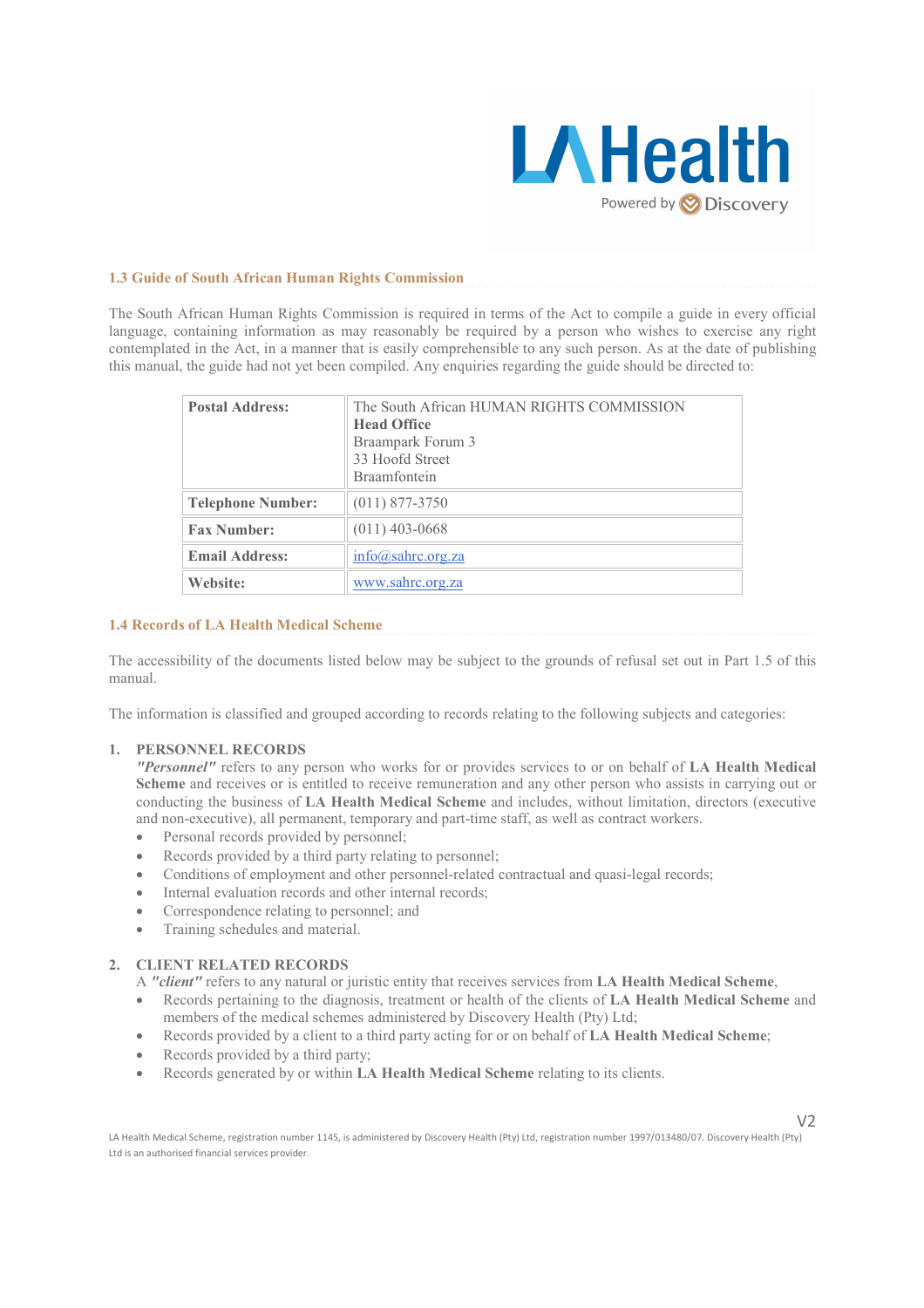

### 3. PRIVATE BODY RECORDS

These records include, but are not limited to, the records which pertain to LA Health Medical Scheme's own affairs.

- Financial records;
- Operational records;
- Information Technology;
- Communication:
- Administrative records;
- Product records:
- Statutory records;
- Internal Policies and Procedures; and
- Human Resources

# 4. OTHER PARTY RECORDS

- Personnel, customer or private body records which are held by another party, as opposed to the records held by LA Health Medical Scheme itself.
- Records held by LA Health Medical Scheme pertaining to other parties, including without limitation, financial records, correspondence, contractual records, records provided by the other party, and records third parties have provided about LA Health Medical Scheme's contractors / suppliers.
- LA Health Medical Scheme may possess records pertaining to other parties including, but not limited to, contractors, suppliers, and service providers and such other parties may possess records that can be said to belong to LA Health Medical Scheme.

# 5. RECORDS AVAILABLE IN ACCORDANCE WITH OTHER LEGISLATION

- A requester may also request information that is available in terms of other legislation such as;
- 1. The Medical Schemes Act 131 of 1998,
- 2. The Labour Relations Act 66 of 1995,
- 3. The Employment Equity Act 55 of 1998,
- 4. The Basic Conditions of Employment Act 75 of 1997

The above is not an exhaustive list of statutes that may require LA Health Medical Scheme to keep records.

1.5 Grounds for refusal of access to records

LA Health Medical Scheme may refuse a request for information on the following basis:

- 1. Mandatory protection of the privacy of a third party who is a natural person, which would involve the unreasonable disclosure of personal information of that natural person;
- 2. Mandatory protection of the commercial information of a third party, if the record contains:
	- Trade secrets of that third party:
		- Financial, commercial, scientific or technical information which disclosure could likely cause harm to the financial or commercial interests of that third party; and
- Information disclosed in confidence by a third party to LA Health Medical Scheme, if the disclosure could put that third party at a disadvantage in negotiations or commercial competition.
- 3. Mandatory protection of confidential information of third parties if it is protected in terms of any agreement or legislation;
- 4. Mandatory protection of the safety of individuals and the protection of property;

 $V<sub>2</sub>$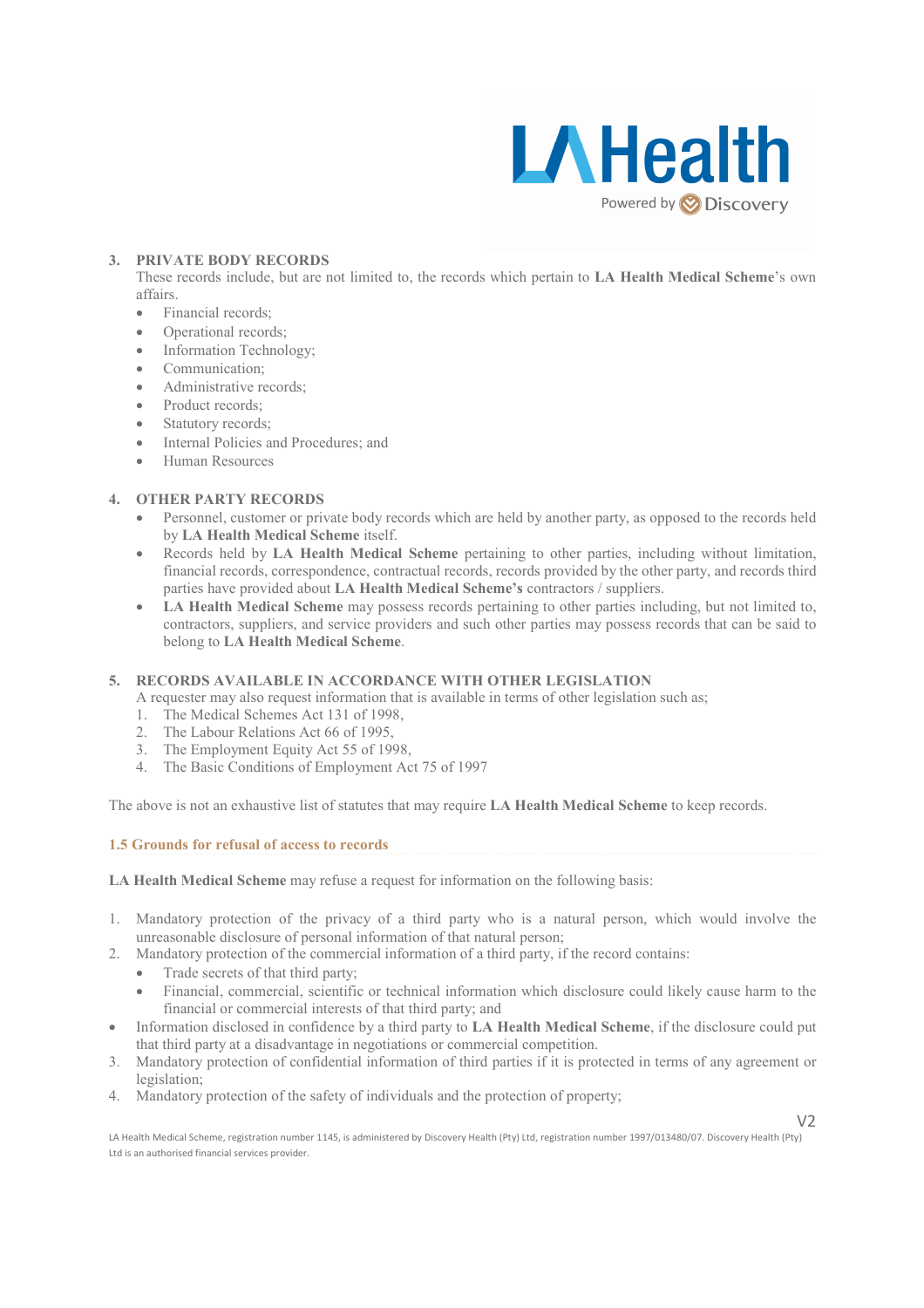

 $V<sub>2</sub>$ 

- 5. Mandatory protection of records which would be regarded as privileged in legal proceedings;
- 6. The commercial activities of LA Health Medical Scheme, which may include:
	- Trade secrets of LA Health Medical Scheme;
	- Financial, commercial, scientific or technical information which disclosure could likely cause harm to the financial or commercial interests of LA Health Medical Scheme;
	- Information which, if disclosed, could put LA Health Medical Scheme at a disadvantage in negotiations or commercial competition;
		- A computer program which is owned by LA Health Medical Scheme and which is protected by copyright.
- 7. The research information of LA Health Medical Scheme or a third party, if its disclosure would disclose the identity of the institution, the researcher or the subject matter of the research and would place the research at a serious disadvantage;
- 8. Requests for information that are clearly frivolous or vexatious, or which involve an unreasonable diversion of resources shall be refused.

# 1.6 Access to records held by LA Health Medical Scheme

- 1. Records held by LA Health Medical Scheme may be accessed by requests only once the prerequisite requirements for access have been met.
- 2. A requester is any person making a request for access to a record of or held by LA Health Medical Scheme. There are two types of requesters:

# PERSONAL REQUESTER

- A personal requester is a requester who is seeking access to a record containing personal information about the requester.
- LA Health Medical Scheme will voluntarily provide the requested information, or give access to any record with regard to the requester's personal information. The prescribed fee for reproduction of the information requested will be charged.

# OTHER REQUESTER

This requester (other than a personal requester) is entitled to request access to information on third parties. However, LA Health Medical Scheme is not obliged to voluntarily grant access. The requester must fulfill the prerequisite requirements for access in terms of the Act, including the payment of a request and access fee.

# 1.7 Request procedure

- 1. A requester requiring access to information held by LA Health Medical Scheme must complete the prescribed form, enclosed herewith as ANNEXURE 1, submit it to the Information Officer at the postal or physical address, fax number or electronic mail address recorded in 1.2 and pay a request fee and a deposit, if applicable.
- 2. The prescribed form must be completed with enough particularity to at least enable the Information Officer to identify:
	- 1. The record or records requested;
	- 2. The identity number of the requester;
	- 3. The form of access required, if the request is granted;
	- 4. The postal address or fax number of the requester.
- 3. The requester must also state that he requires the information in order to exercise or protect a right, and clearly state the nature of the right to be exercised or protected. In addition, the requester must clearly specify why the record is necessary to exercise or protect such a right.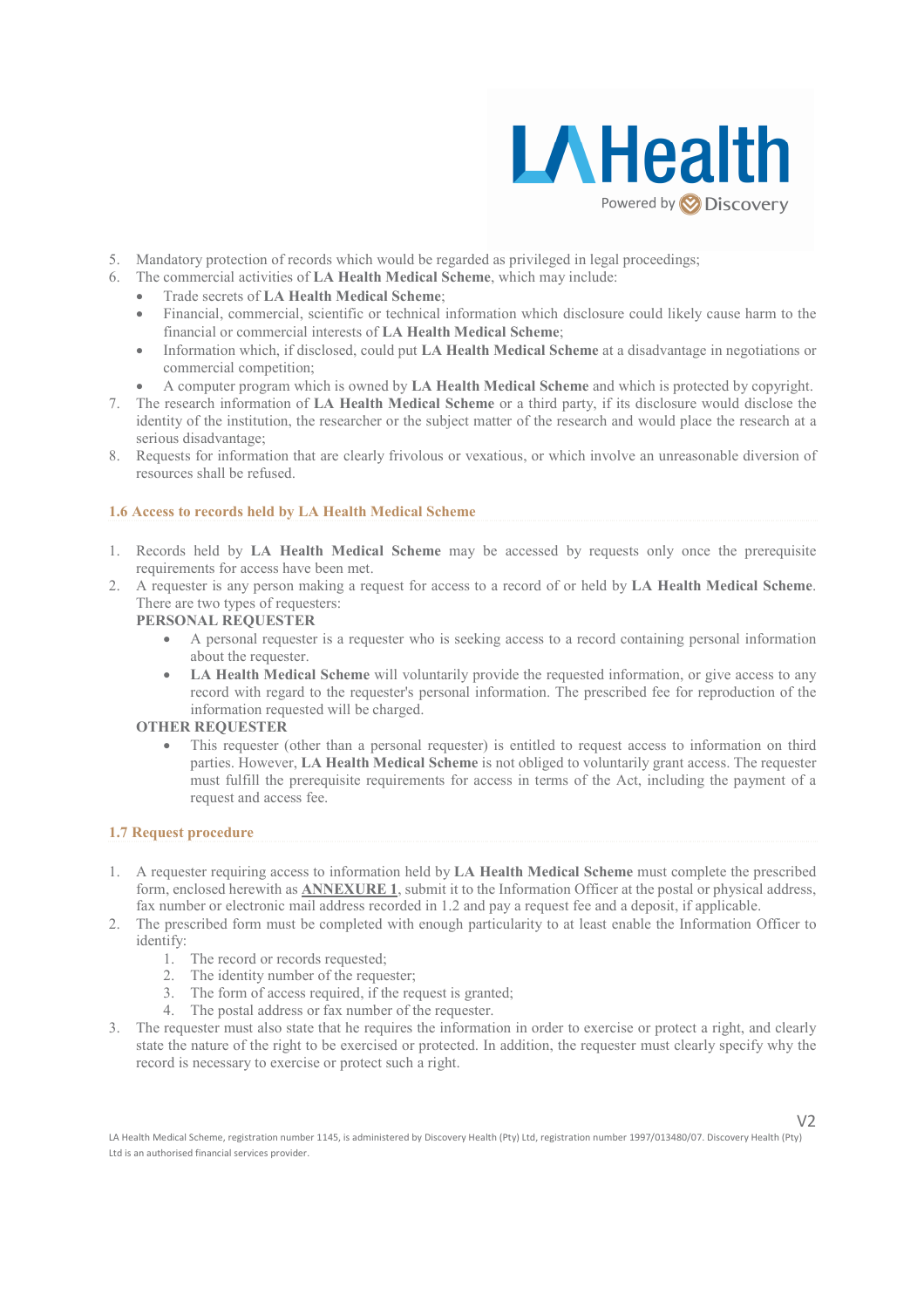

- 4. LA Health Medical Scheme will process the request within 30 days, unless the requester has stated special reasons which would satisfy the Information Officer that circumstances dictating that the above time periods not are complied with.
- 5. The requester will be informed in writing whether access has been granted or denied. If, in addition, the requester requires the reasons for the decision in any other manner, he must state the manner and the particulars so required.
- 6. If a request is made on behalf of another person, then the requester must submit proof of the capacity in which the requester is making the request to the reasonable satisfaction of the Information Officer.
- 7. If an individual is unable to complete the prescribed form because of illiteracy or disability, such a person may make the request orally.
- 8. The requester must pay the prescribed fee, before any further processing can take place.

### 1.8 Decision

- 1. LA Health Medical Scheme will, within 30 days of receipt of the request, decide whether to grant or decline the request and give notice with reasons (if required) to that effect.
- 2. The 30 day period with which LA Health Medical Scheme has to decide whether to grant or refuse the request, may be extended for a further period of not more than 30 days if the request is for a large number of information, or the request requires a search for information held at another office of LA Health Medical Scheme and the information cannot reasonably be obtained within the original 30 day period. The Information Officer will notify the requester in writing should an extension be sought.

### 1.9 Remedies available when LA Health Medical Scheme refuses a request for information

### 1. INTERNAL REMEDIES

LA Health Medical Scheme does not have internal appeal procedures. Therefore, the decision made by the Information Officer if final. Requesters who are dissatisfied with a decision of the Information Officer will have to exercise external remedies at their disposal.

### 2. EXTERNAL REMEDIES

• A requester or a third party, who is dissatisfied with an Information Officer's refusal to disclose information or the disclosed information may within 30 days of notification of the decision, apply to the Constitutional Court, the High Court or another court of similar status for relief.

### 1.10 Fees

- 1. The Act provides for two types of fees, namely:
	- 1. A request fee, which will be a standard fee; and
	- 2. An access fee, which must be calculated by taking into account reproduction costs, search and preparation time and cost, as well as postal costs.
- 2. When the request is received by the Information Officer, the officer will by notice require the requester, other than a personal requester, to pay the prescribed request fee (if any), before further processing of the request.
- 3. If the search for the record has been made and the preparation of the record for disclosure, including arrangement to make it available in the requested form, requires more than the hours prescribed in the regulations for this purpose, the Information Officer will notify the requester to pay as a deposit the prescribed portion of the Access fee which would be payable if the request is granted.
- 4. The Information Officer will withhold a record until the requester has paid the fees as indicated in the table below.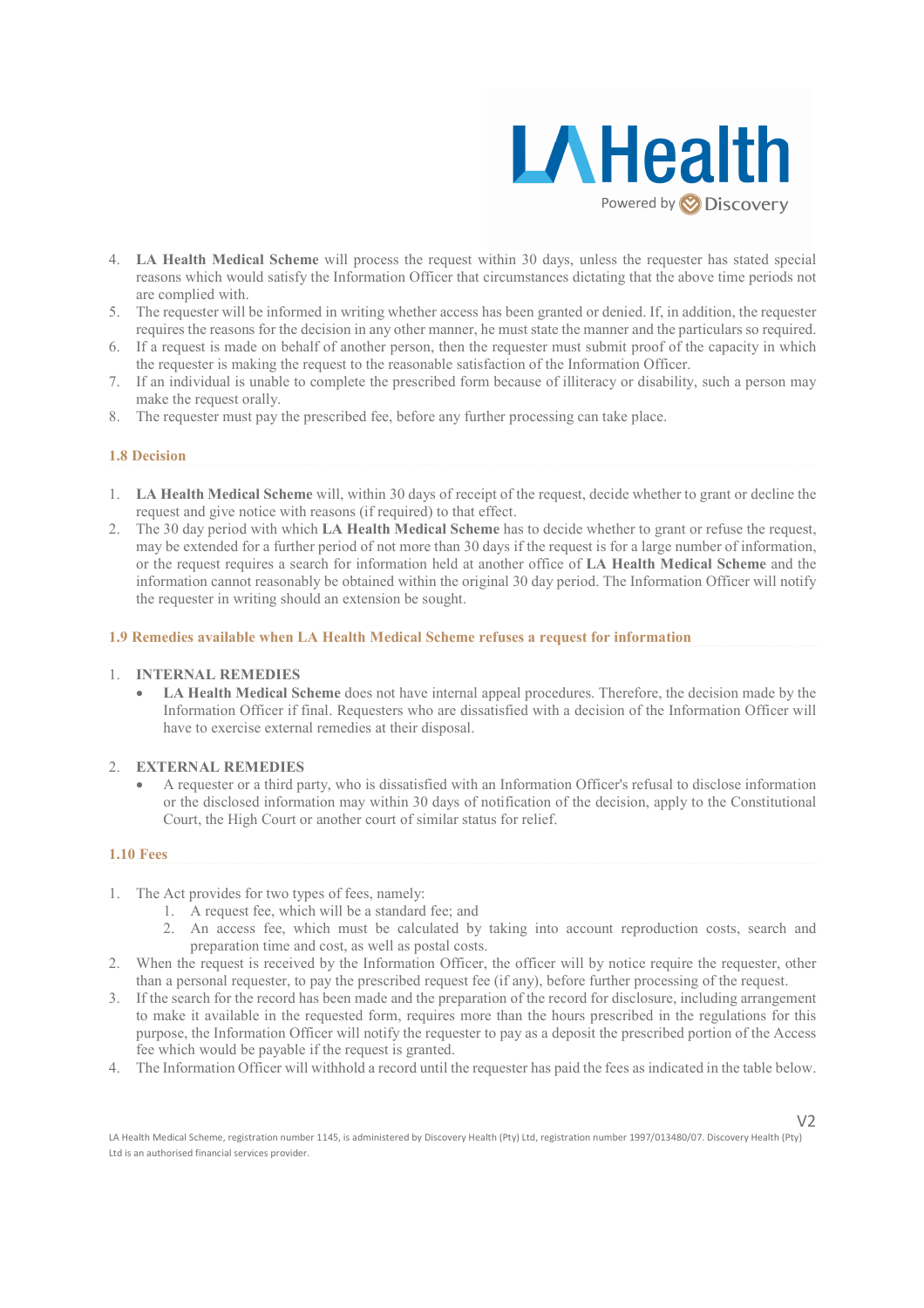

 $V<sub>2</sub>$ 

- 5. A requester whose request for access to a record has been granted, must pay an access fee for reproduction and for search and preparation, and for any time reasonably required in excess of the prescribed hours to search for and prepare the record for disclosure including making arrangements to make it available in the requested form.
- 6. If a deposit has been paid in respect of a request for access, which is refused, then the Information Officer will repay the deposit to the requester.

| <b>REPRODUCTION FEES</b>                                                                                         |               |
|------------------------------------------------------------------------------------------------------------------|---------------|
| Where LA Health Medical Scheme has voluntarily provided the Minister with a list of categories of records that   |               |
| will automatically be made available to any person requesting access thereto, the only charge that may be levied |               |
| for obtaining such records, will be a fee for reproduction of the record in question.                            |               |
| The applicable fees for reproduction as referred to above are: (VAT inclusive)                                   | $\mathbb{R}$  |
| For every photocopy of an A4-size page or part thereof                                                           | 1,25          |
| For every printed copy of an A4-size page or part thereof held on a computer or in electronic or machine         | 0,75          |
| readable form                                                                                                    |               |
| For a copy in a computer-readable form on:                                                                       |               |
| Stiffy disc                                                                                                      | 8,55          |
| Compact disc                                                                                                     | 79,80         |
| A transcription of visual images for an A4-size page or part thereof                                             | 45,60         |
| For a copy of visual images                                                                                      |               |
| A transcription of an audio record, for an A4-size page or part thereof                                          |               |
| For a copy of an audio record                                                                                    | 34,20         |
|                                                                                                                  |               |
| <b>Request Fees</b>                                                                                              |               |
| Where a requester submits a request for access to information held by LA Health Medical Scheme on a              | 50,00         |
| person other than the requester himself/herself, the request fee is payable up-front before the institution      |               |
| will further process the request received.                                                                       |               |
|                                                                                                                  |               |
| <b>Access Fees</b>                                                                                               |               |
| An access fee is payable in all instances where a request for access to information is granted, except in        |               |
| those instances where payment of an access fee is specially excluded in terms of the Act or an exclusion         |               |
| is determined by the Minister in terms of section 54(8). The applicable access fees which will be payable        |               |
| are:                                                                                                             | 1,25          |
| The applicable fees which will be payable are: (VAT inclusive)                                                   |               |
| For every photocopy of an A4-size page or part thereof                                                           |               |
| For every printed copy of an A4-size page or part thereof held on a computer or in electronic or machine         | 0,85          |
| readable form                                                                                                    |               |
| For a copy in a computer-readable form on:                                                                       |               |
| Stiffy disc                                                                                                      | 8,55<br>79,80 |
| Compact disc                                                                                                     |               |
| A transcription of visual images for an A4-size page or part thereof                                             |               |
| For a copy of visual images                                                                                      |               |
| A transcription of an audio record, for an A4-size page or part thereof                                          |               |